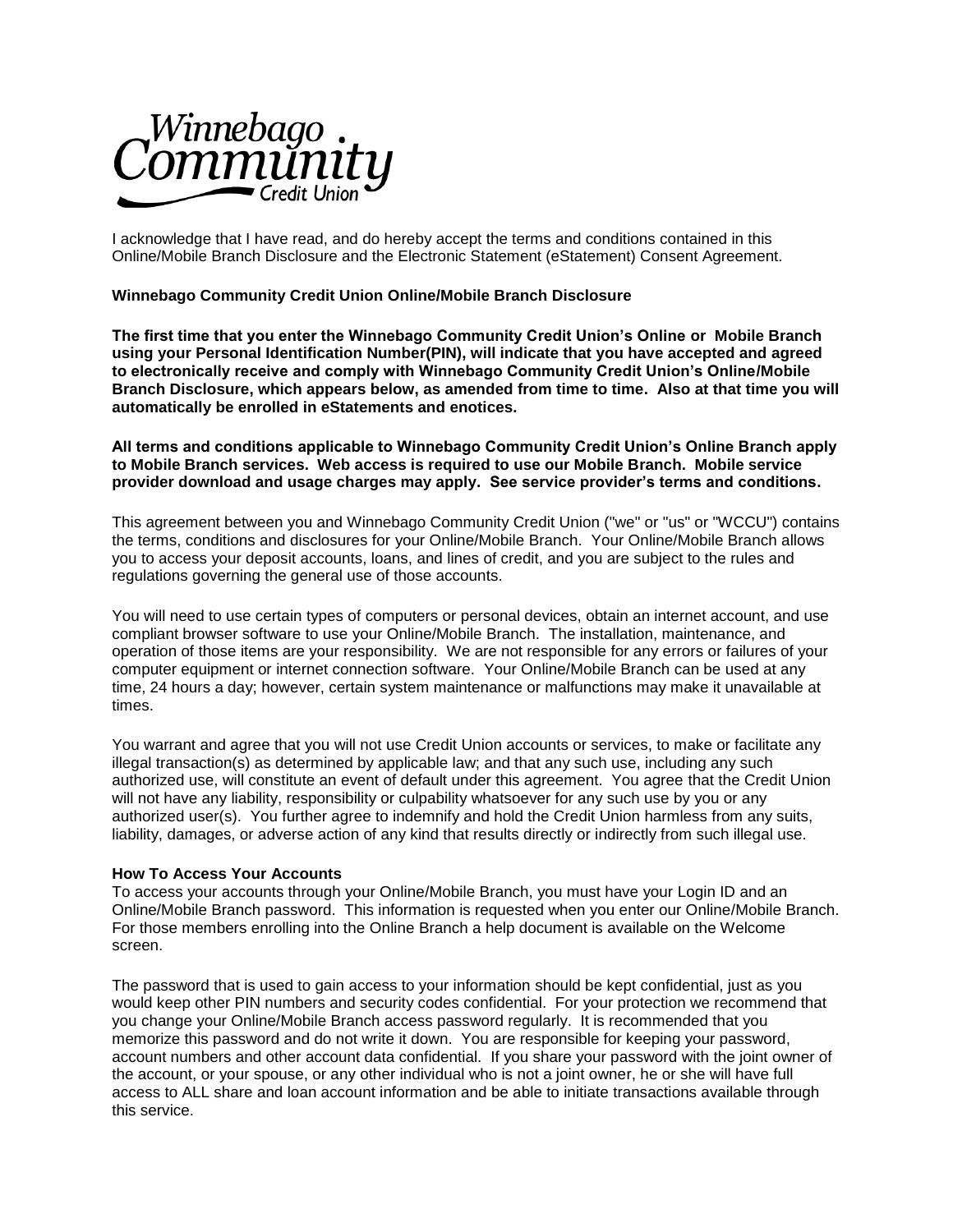You need to verify that your Confidence Word is correct each time you log in. If your Confidence Word is not correct, do not proceed and contact the Credit Union immediately.

You cannot use Email to initiate transactions, change information or inquire on your account(s). We will not respond to these types of requests via Email since we cannot be certain we are corresponding with you. Please use the appropriate functions within our Online/Mobile Branch service, call 920-233-9096 or visit the credit union for these functions.

# **Services Offered**

You may perform the following functions with your accounts using WCCU Online Branch;

- Request a check from your savings, checking, loan or Money Market Account (to be mailed to you)
- Transfer funds between accounts
- Obtain balance information for your savings, checking, loan, Money Market, Club and certificate accounts
- Make loan payments from your savings, checking, Money Market, and Club Accounts
- Access your HELOC and Kwik Cash accounts
- Make bill payments to preauthorized creditors
- Determine if a particular item has cleared
- Obtain tax information on amounts earned on savings and checking accounts or interest paid on loan accounts
- Verify your recent transactions
- Order checks

**The information regarding your account balances on this website is provided as a courtesy pursuant to your request. For members that have filed a petition seeking bankruptcy protection under any chapter of the U.S. Bankruptcy Code, no demand for payment is hereby made, and the information provided is not to be construed as an attempt to collect or recover any claim or debt in violation of the provisions of 11 U.S.C. Section 362.** 

From time to time, we will announce additional services, which are available through our Online/Mobile Branch. Your use of these services will constitute acceptance of the terms and conditions presented at the time they are announced.

# **Personal Identification Number (PIN)**

A password is used for your protection. You agree to:

- 1. Not disclose the password or otherwise make it available to anyone else
- 2. Use the password as instructed
- 3. Promptly notify WCCU of any loss or theft of the password

4. Be liable for the password and for its authorized use as described in this account agreement and disclosure

# **Password Selection**

You will select your own password. The password must be at least eight (8) characters long. The password must contain at least one number, plus at least one capital letter, at least one lower case letter, and a symbol such as; !, @, #, etc. For your security, your password should not be any part of your social security number, address, birthday, telephone number, or other numbers which could be easily deciphered by another person. You may securely change your password at any time through your Online Branch.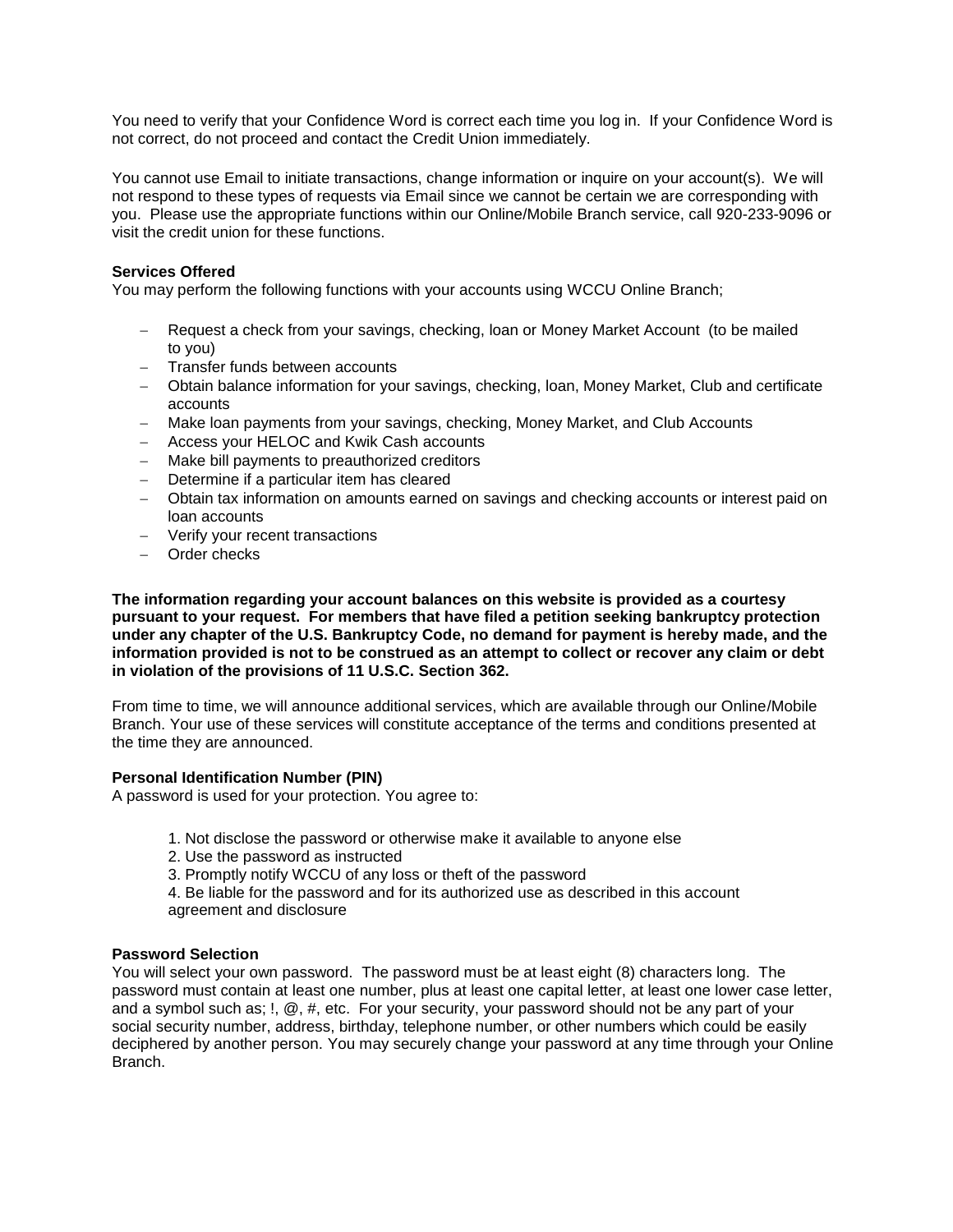# **Periodic Statements**

All transactions generated through our Online Branch service and any Online Branch fees will appear on your monthly or quarterly statement. You have been automatically enrolled in eStatements. If you do not wish to receive your statement electronically you need log in to our Online Branch, go to the Statements tab and select Stop e-Statements or call the credit union during business hours at (920) 233-9096.

### **Notices**

You have been automatically enrolled in enotices. All notices will be sent to you electronically. The credit union no longer provides a paper notice. If you choose not to receive your notice electronically, call the credit union during business hours at (920) 233-9096. If this service is stopped, no paper notice will be sent.

### **Suspension of Privileges**

We may at any time, and at our sole discretion, limit or cancel the Online/Mobile Branch we offer you. Specifically, we reserve the right to cancel access to the Online/Mobile Branch if services have not been used within any six month time period.

# **Fees**

There are currently no fees for accessing your account(s) through our Internet Online/Mobile Branch service. WCCU reserves the right to initiate or increase fees at any time upon proper notification to you.

Your internet service provider (ISP) probably charges you a fee to access the internet via its server. We have no control over ISP related fees.

### **Online Transactions**

All transactions with your Online/Mobile Branch are reflected immediately on your account. If the system is down and unable to post your transaction you will see a notice on the screen. We reserve the right to refuse any transaction, which would draw upon insufficient funds, exceeds a credit limit, lower an account below a required balance, or otherwise require us to increase our required reserves on the account. All checks are payable to you as primary member and will be mailed to your address of record. The Credit Union may refuse honor any transaction for which you do not have sufficient available verified funds.

# **Protecting Children's Online Privacy**

We do not knowingly collect, nor is our Online/Mobile Branch site designed or directed, to use personal information from children under the age of 13 without containing verifiable consent from their parents. Should a child whom we know to be under the age of 13 send personal information to us, we will only use that information to respond directly to that child, seek parental consent or provide parental notice.

#### **Your Liability for Unauthorized Transactions**

Tell us AT ONCE if you believe your password has been lost or stolen and immediately change your password from within the Online Branch section. Calling (920) 233-9096 is the best way to notify us immediately. You could lose all the money in your account (plus your maximum courtesy pay). If you tell us within two (2) business days, you can lose no more than \$50 if someone used your password without your permission.

Also, if your statement shows transfers that you did not make, tell us at once. If you do not tell us within sixty (60) days after the statement was sent to you, you may not get back any money you lost after the sixty (60) days if we can prove that we could have stopped someone from taking the money if you had told us in time.

If you believe your password has been lost or stolen or that someone has transferred or may transfer money from your account without your permission, call or write us at the telephone number and address listed below in the "How to Notify Us" section.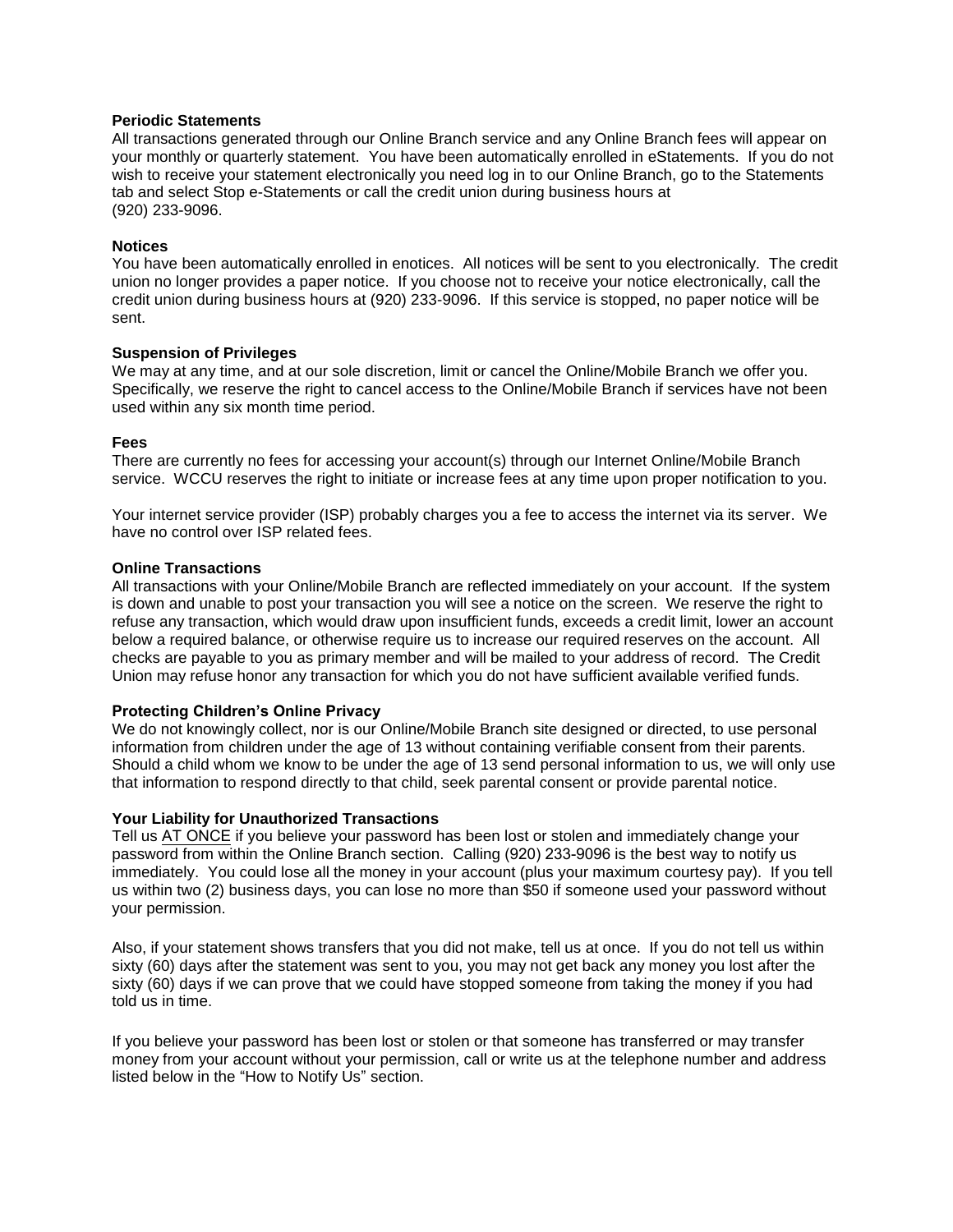### **Error Resolution**

In case of errors or questions about Online/Mobile Branch; if you think your statement is wrong; or if you need more information about a transfer listed on the statement, call or write us at the telephone number or address listed in this disclosure, as soon as you can. We must hear from you no later than 60 days after we send the first statement on which the problem or error appeared.

1. Tell us your name and account number 2. Describe the error or the transfer you are unsure about, and explain as clearly as you can why you believe it is error or why you need more information 3. Tell us the dollar amount of the suspected error

If you tell us orally, we may require that you send us your complaint or question in writing within 10 business days.

We will tell you the results of our investigation within 10 business days after we hear from you and will correct any error promptly. If we need more time, however, we may take up to 45 days to investigate your complaint or question. If we decide to do this we will re-credit your account within 10 business days for the amount you think is in error, so that you will have the use of the money during the time it takes us to complete our investigation. If we ask you to put your complaint or questions in writing and we do not receive it within 10 business days, we may not re-credit your account. If we decide that there was no error, we will send you a written explanation within three business days after we finish our investigation and your account will be adjusted accordingly. You may ask for copies of the documents that we used in our investigation.

\*\*If you give notice of an error within 30 days after you make the first deposit to your account, notice of an error involving a point-of-sale (POS) transaction, or notice of an error involving a transaction initiated outside the U.S., its possessions and territories, we will have 90 days instead of 45 days to investigate the error.

# **How To Notify Us**

If you believe your password has been lost or stolen, you should contact WCCU to change the password immediately. If someone has accessed or may have accessed money from your deposit account without your permission, call us during regular business hours at (920) 233-9096 or write;

# **Winnebago Community Credit Union 567 E. Snell Road Oshkosh, WI 54901 Attn: Accounting Department**

# **Amendments**

From time to time, we may amend this agreement. If any amendment results in greater cost or liability to you or stricter limitations on the frequency or dollar amount of transfers, we will give you at least 30 days notice by mailing a copy of the amendment to you at your most recent address shown on our records.

# **WINNEBAGO COMMUNITY CREDIT UNION ELECTRONIC STATEMENT ("eStatement") CONSENT AGREEMENT**

*Please read this information carefully and print a copy and/or retain this information electronically for your records.*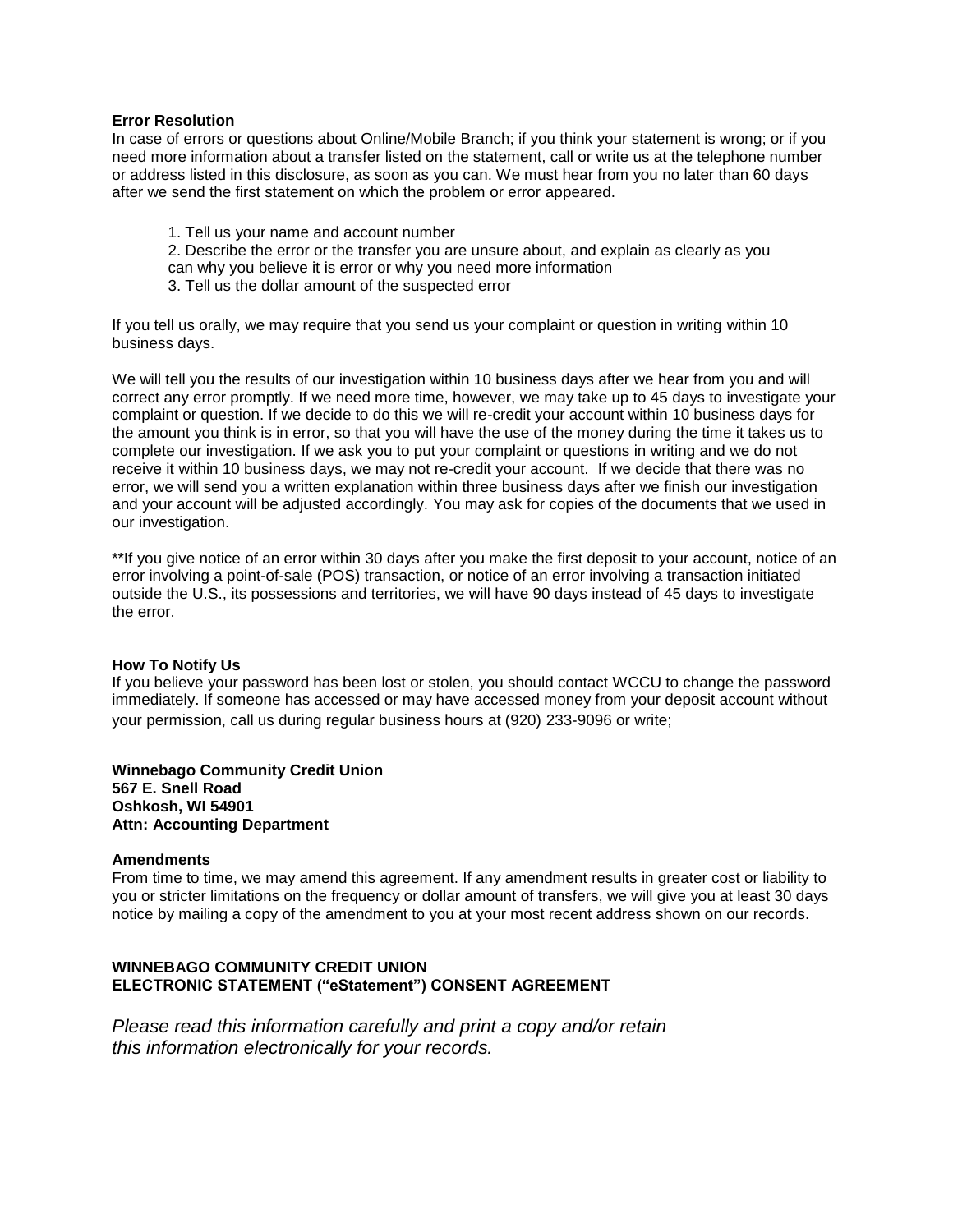**Definitions** As used in this Agreement, the words "we", "our", "us" and "WCCU" mean Winnebago Community Credit Union. "You" and "your" refer to the accountholder authorized by WCCU to receive electronic delivery of periodic statements "eStatements" under this Agreement. "Account" or "Accounts" mean your accounts at WCCU.

**Agreement** This Agreement is a contract that establishes the terms covering the electronic delivery of your periodic account statements ("eStatements") for your accounts at Winnebago Community Credit Union (WCCU). By entering into this Agreement, you accept all the terms and conditions contained herein.

If you sign up to receive or are automatically enrolled in eStatements, the terms and conditions of the Membership Account Agreement and disclosures for each of your WCCU accounts, as well as your other account agreements with WCCU such as loans, continue to apply.

**Consent to Electronic Delivery of Account Statements (eStatements)** When you sign up for eStatements, you agree to receive your periodic account statements online through our eStatement service. You will no longer receive a paper copy of your statement. Your electronic statements will contain the same content as the paper version you have been receiving, which includes: account and transaction activity for your deposit and loan accounts (excluding credit card statement activity), electronic funds transfer transactions, year-to-date interest and error notification procedures. The choice (paper or eStatements) that is recorded on our system on the day the statement is generated will be the only method used to deliver that month's statement.

When you sign up for eStatements, you also agree to receive online through our eStatement service any notices, disclosures, promotional materials, newsletters, and other such items normally included with the paper version of your periodic statement.

When you sign up for eStatements, you agree to provide a valid email address. You also agree to provide the credit union a notice of any changes to your email address. You may change your email address from the Online Branch desktop site under the My Info tab. You are not able to change your email address from the Mobile Branch.

**Security** You understand the importance of your role in preventing misuse of your accounts and you agree to promptly examine your eStatements for each of your accounts as soon as you receive it. You agree to protect the confidentiality of your account and account number, and your personal identification number and/or password. You understand that personal identification by itself, or together with information related to your account, may allow unauthorized access to your account. For security and privacy reasons, data transferred via eStatements is encrypted.

**Periodic Statements** We will send you an email notification at your last email address of record when your eStatement is available. eStatements will be available for 12 months. If you wish to retain them longer, you should download them sometime during the 12 months. You may also wish to print the statements. There are no special equipment requirements; your current printer is all you need.

Although you have elected electronic delivery, you have a right to receive a paper copy of your periodic statement. To request an additional paper copy from the Credit Union please call us at (920) 233-9096 or write to: Winnebago Community Credit Union, P.O. Box 706, Oshkosh, WI 54903-0706. Please see our Fee Schedule for applicable statement copy fees. The current fee schedule is available at any credit union office location.

**Hardware and Software Requirements** To use the Online/Mobile Branch and/or Bill Pay Service, you need a computer with a modem and a web browser (such as Google Chrome, Microsoft Edge or an equivalent). You are responsible for the set-up and maintenance of your home computer, modem, and web browser. The following minimum components are required to use the Credit Union's Online Branch and/or Bill Pay Service:

- Compatible PC or Apple Devices
- Windows 10 or higher
- Compatible modem
- Internet Service
- Google Chrome, Microsoft Edge, Mozilla Firefox, Safari or an equivalent
- Other than email responses, our electronic records are provided in PDF Format. To access or read these records, you must install an appropriate reader software, such as Adobe Acrobat Reader.

If there is a change in hardware/software requirements associated with this service, we will notify you and provide an explanation of the updated hardware/software requirements. It is your sole responsibility to insure your personal computer and related equipment are compatible with and capable of operating in a manner that allows you to utilize